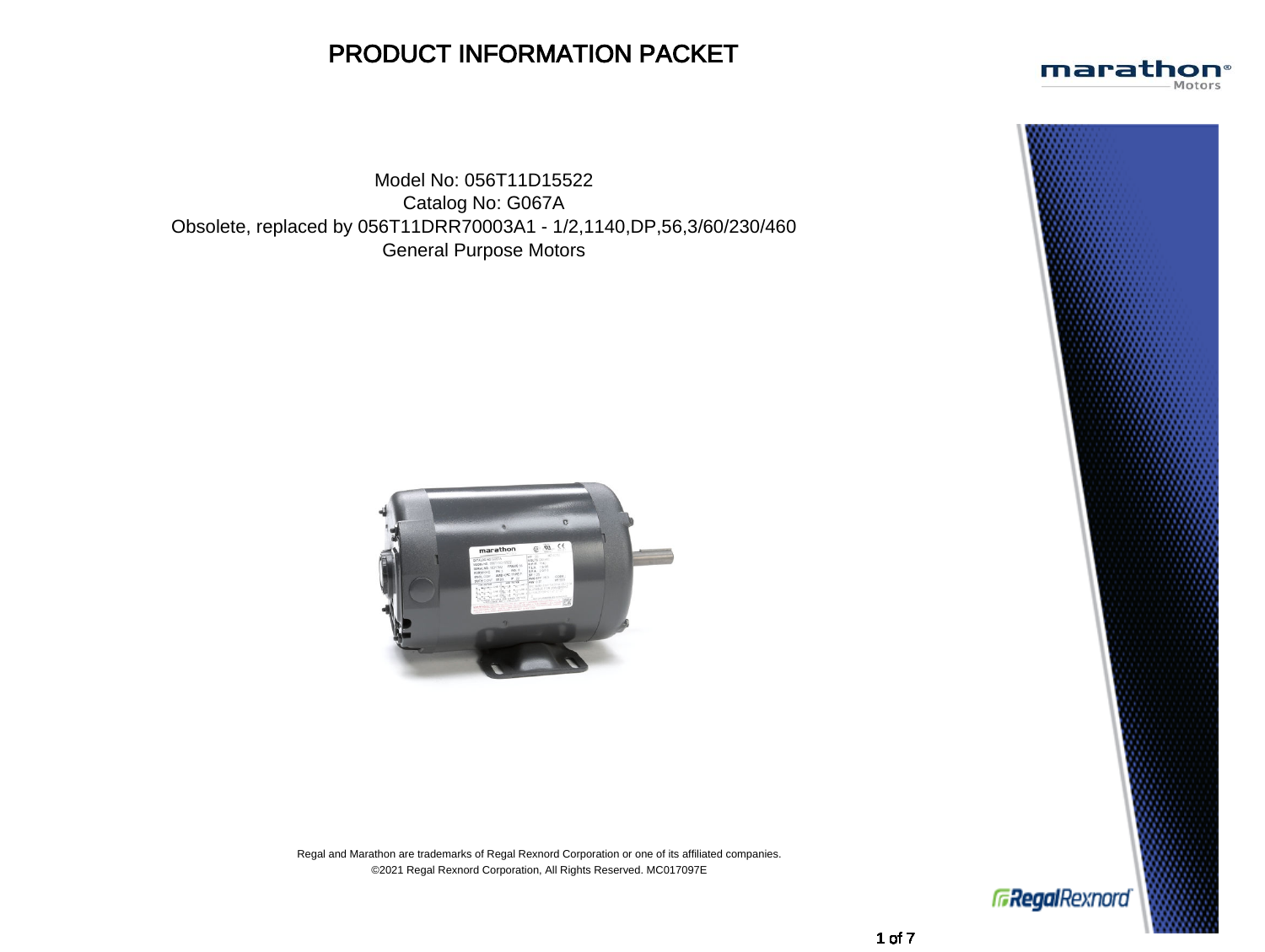Product Information Packet: Model No: 056T11D15522, Catalog No:G067A Obsolete, replaced by 056T11DRR70003A1 - 1/2,1140,DP,56,3/60/230/460

# marathon<sup>®</sup>

## Nameplate Specifications

| Output HP                 | 0.50 Hp    | Output KW                  | 0.37 kW           |
|---------------------------|------------|----------------------------|-------------------|
| Frequency                 | 60 Hz      | Voltage                    | 230/460 V         |
| Current                   | 2.8/1.4 A  | Speed                      | 1140 rpm          |
| Service Factor            | 1.25       | Phase                      | $\mathbf{3}$      |
| Efficiency                | 75.3%      | Power Factor               | 45.9              |
| Duty                      | Continuous | <b>Insulation Class</b>    | B                 |
| Design Code               | B          | <b>KVA Code</b>            | $\mathsf{N}$      |
| Frame                     | 56         | Enclosure                  | <b>Drip Proof</b> |
| <b>Thermal Protection</b> | <b>No</b>  | <b>Ambient Temperature</b> | 40 °C             |
| Drive End Bearing Size    | 6203       | Opp Drive End Bearing Size | 6203              |
| UL                        | Recognized | <b>CSA</b>                 | Y                 |
| CE                        | Y          | IP Code                    | 22                |
| Number of Speeds          |            |                            |                   |

## Technical Specifications

| <b>Electrical Type</b>   | <b>Squirrel Cage Induction Run</b> | <b>Starting Method</b>    | <b>Across The Line</b> |
|--------------------------|------------------------------------|---------------------------|------------------------|
| Poles                    | 6                                  | Rotation                  | Reversible             |
| Resistance Main          | 23 Ohms                            | Mounting                  | <b>Rigid Base</b>      |
| <b>Motor Orientation</b> | Horizontal                         | Drive End Bearing         | <b>Ball</b>            |
| Opp Drive End Bearing    | Ball                               | <b>Frame Material</b>     | <b>Rolled Steel</b>    |
| Shaft Type               |                                    | Overall Length            | 12.06 in               |
| <b>Shaft Diameter</b>    | $0.625$ in                         | <b>Shaft Extension</b>    | 1.88 in                |
| Assembly/Box Mounting    | F1 OUT ODE BRKT RADIAL             |                           |                        |
| <b>Outline Drawing</b>   | 056T11D15522-S01                   | <b>Connection Drawing</b> | D0000532-001           |

## This is an uncontrolled document once printed or downloaded and is subject to change without notice. Date Created:10/11/2021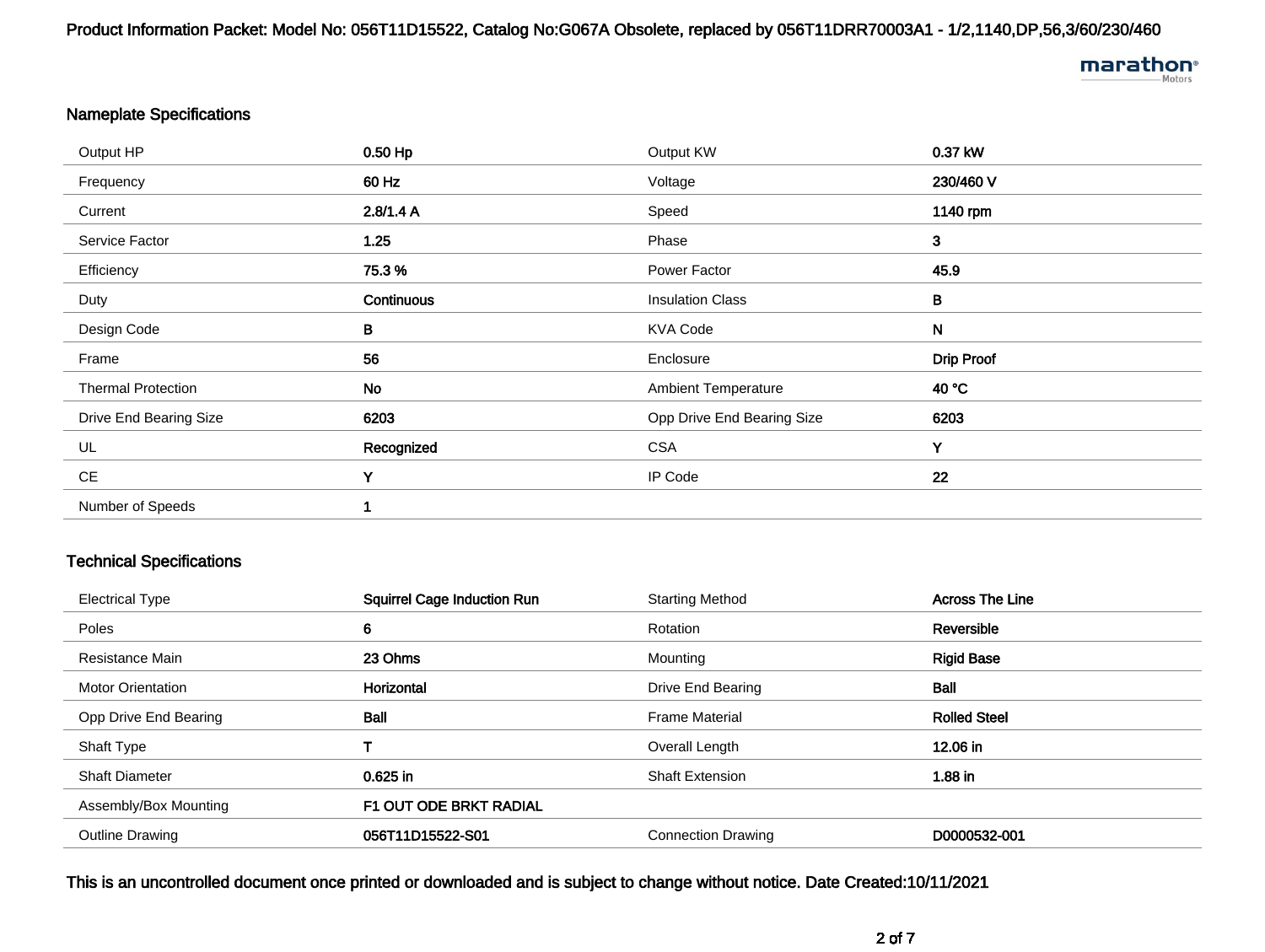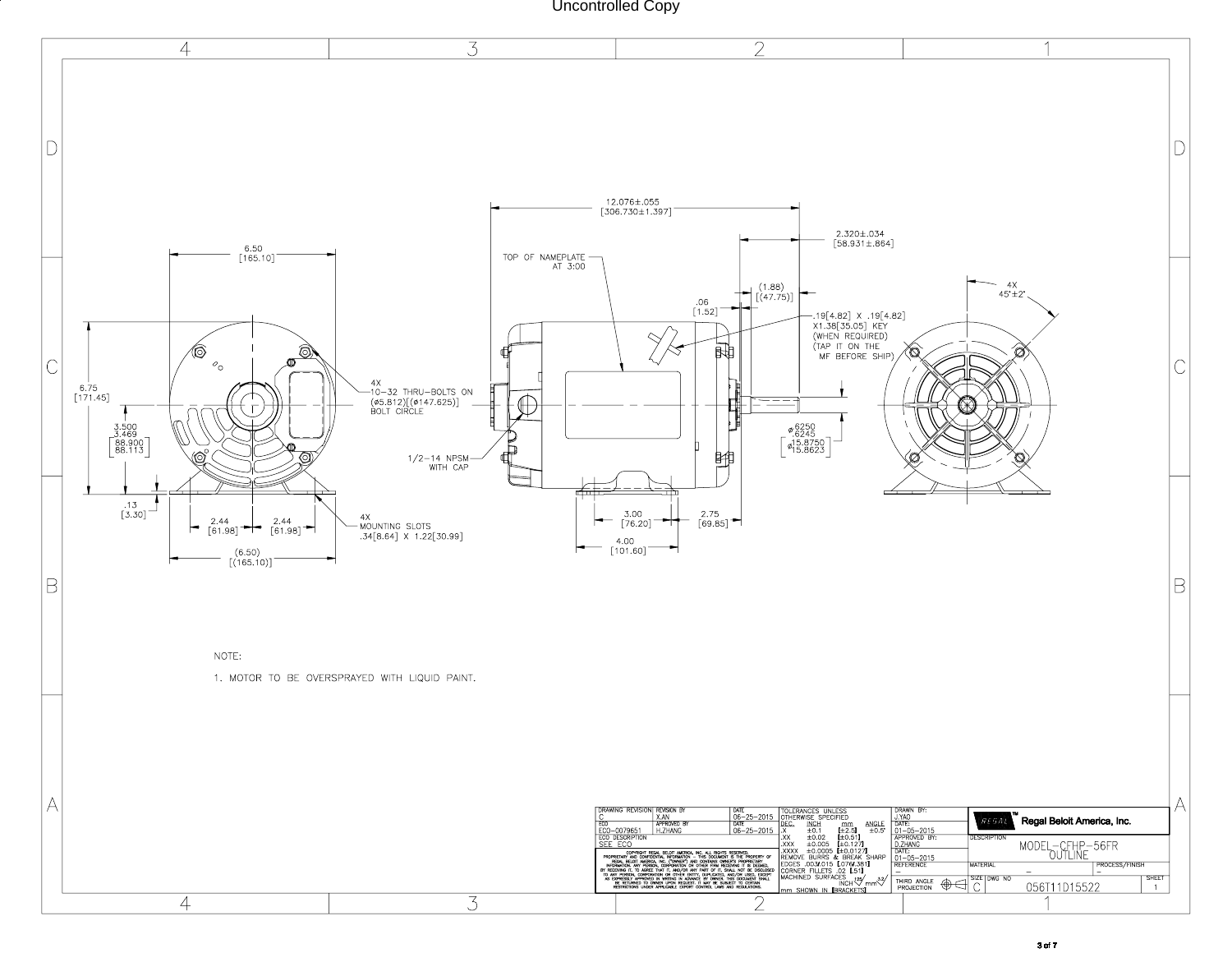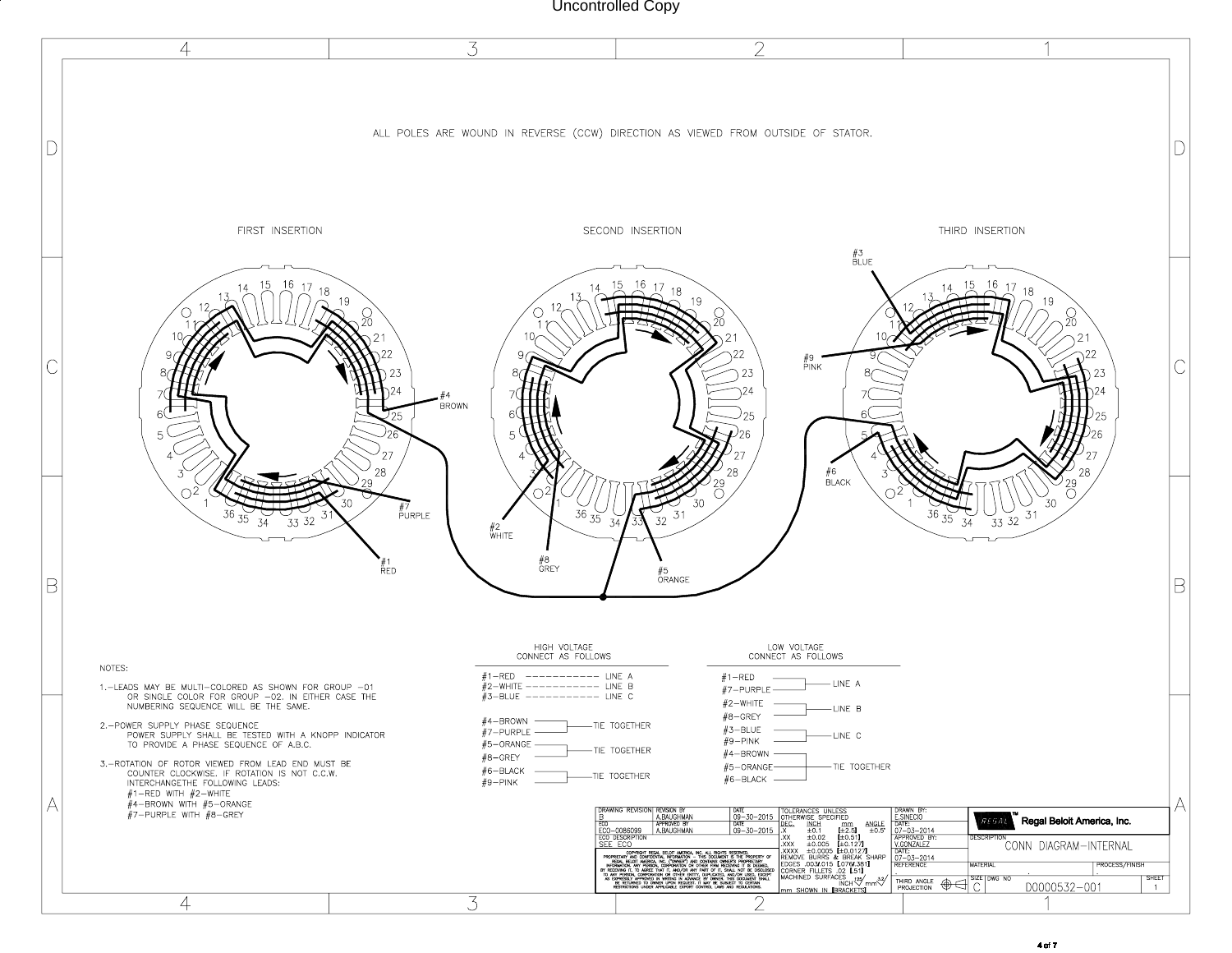#### **CERTIFICATION DATA SHEET**

| Model#:               | 56T11D15522 A | <b>WINDING#:</b> | SS0053914 NONE 3 |
|-----------------------|---------------|------------------|------------------|
| <b>CONN. DIAGRAM:</b> | D0000532-001  | <b>ASSEMBLY:</b> | F1 OUT ODE BRKT  |
|                       |               |                  | RADIAL           |

**OUTLINE:** 056T11D15522

#### **TYPICAL MOTOR PERFORMANCE DATA**

| НP      | <b>KW</b> |              | <b>SYNC. RPM</b> | F.L. RPM                            | <b>FRAME</b> | <b>ENCLOSURE</b> |     |          | <b>KVA CODE</b> | <b>DESIGN</b>    |
|---------|-----------|--------------|------------------|-------------------------------------|--------------|------------------|-----|----------|-----------------|------------------|
| 1/281/3 | .37&.25   |              | 1200             | 1140&950                            | 56           | DP               |     |          | N               | в                |
|         |           |              |                  |                                     |              |                  |     |          |                 |                  |
| PH      | Hz        | <b>VOLTS</b> | <b>FL AMPS</b>   | <b>START TYPE</b>                   | <b>DUTY</b>  | <b>INSL</b>      | S.F |          | <b>AMB°C</b>    | <b>ELEVATION</b> |
| 3       | 60/50     | 230/460#190/ |                  | 2.8/1.4&2.8/1. ACROSS THE CONTINUOU |              | B <sub>3</sub>   |     | .25/1.25 | 40              | 3300             |
|         |           | 380          |                  | LINE .                              |              |                  |     |          |                 |                  |

| <b>FULL LOAD EFF:</b><br>75.3&75.5 | 3/4 LOAD EFF: -  | $1/2$ LOAD EFF: - | <b>GTD. EFF</b> | <b>ELEC. TYPE</b> | <b>NO LOAD AMPS</b> |
|------------------------------------|------------------|-------------------|-----------------|-------------------|---------------------|
| <b>FULL LOAD PF:</b><br>45.9&54    | $3/4$ LOAD PF: - | $1/2$ LOAD PF: -  | 72              | SQ CAGE IND RUN   |                     |

| <b>F.L. TORQUE</b>    |                    | <b>LOCKED ROTOR AMPS</b> | <b>L.R. TORQUE</b> | <b>B.D. TORQUE</b>     |               | <b>F.L. RISE°C</b>   |
|-----------------------|--------------------|--------------------------|--------------------|------------------------|---------------|----------------------|
| 36 LB-FT              |                    | 14.6/7.3                 | 117 LB-FT 0        | 171.5 LB-FT 0          |               |                      |
| <b>SOUND PRESSURE</b> | <b>SOUND POWER</b> | <b>ROTOR WK^2</b>        | MAX. WK^2          | <b>SAFE STALL TIME</b> | <b>STARTS</b> | <b>APPROX. MOTOR</b> |

| <b>ISOUND PRESSURE</b><br>@ 3 FT. | <b>SOUND POWER</b> | ROTOR WK^2              | MAX. WK^2   | <b>SAFE STALL</b><br><b>TIME</b> | <b>STARTS</b><br>/HOUR | APPROX. MOTOR<br>WGT |
|-----------------------------------|--------------------|-------------------------|-------------|----------------------------------|------------------------|----------------------|
| 0 dBA                             | 10 dBA             | $0$ LB-FT $^{\prime}$ 2 | 1.5 LB-FT^2 | 10 SEC.                          |                        | 0 LBS.               |

#### **\*\*\* SUPPLEMENTAL INFORMATION \*\*\***

| <b>TYPE</b>     | <b>DE BRACKET   ODE BRACKET </b><br>TYPE | <b>MOUNT</b><br>TYPE | <b>ORIENTATION</b> | <b>SEVERE</b><br><b>DUTY</b> | <b>HAZARDOUS</b><br>LOCATION | <b>DRIP</b><br><b>COVER</b> | <b>SCREENS</b> | <b>PAINT</b>             |
|-----------------|------------------------------------------|----------------------|--------------------|------------------------------|------------------------------|-----------------------------|----------------|--------------------------|
| <b>STANDARD</b> | <b>STANDARD</b>                          | <b>RIGID</b>         | <b>HORIZONTAL</b>  | <b>FALSE</b>                 | <b>NONE</b>                  | <b>FALSE</b>                | <b>NONE</b>    | <b>BLACK</b><br>(POWDER) |

| <b>BEARINGS</b> |             | <b>GREASE</b> | <b>SHAFT TYPE</b> | <b>SPECIAL DE</b> | <b>SPECIAL ODE</b> | <b>SHAFT</b>       | <b>FRAME</b>    |
|-----------------|-------------|---------------|-------------------|-------------------|--------------------|--------------------|-----------------|
| DE              | <b>OPE</b>  |               |                   |                   |                    | <b>MATERIAL</b>    | <b>MATERIAL</b> |
| <b>BALL</b>     | <b>BALL</b> | CHEVRON-SRI   |                   | <b>NONE</b>       | <b>NONE</b>        | 1144               | ROLLED STEEL    |
| 6203            | 6203        |               |                   |                   |                    | <b>STRESSPROOF</b> |                 |
|                 |             |               |                   |                   |                    | $(C-223)$          |                 |

| <b>THERMO-PROTECTORS</b> |                   |                                    | <b>THERMISTORS</b> | <b>CONTROL</b> | <b>SPACE /n HEATERS</b> |            |
|--------------------------|-------------------|------------------------------------|--------------------|----------------|-------------------------|------------|
| <b>THERMOSTATS</b>       | <b>PROTECTORS</b> | <b>BRG RTDs</b><br><b>WDG RTDs</b> |                    |                |                         |            |
| <b>NONE</b>              | NOT               | <b>NONE</b>                        | <b>NONE</b>        | <b>NONE</b>    | <b>FALSE</b>            | NONE VOLTS |

If Inverter equals NONE, contact factory for further

|                                                                                              | information |                |  |  |  |
|----------------------------------------------------------------------------------------------|-------------|----------------|--|--|--|
| IINVERTER TOROUE: NONE<br>IINV. HP SPEED RANGE: NONE                                         |             |                |  |  |  |
| ENCODER: NONE<br>NONE NONE<br>NONE NONE PPR                                                  |             |                |  |  |  |
| <b>BRAKE:</b><br><b>NONE</b><br><b>NONE</b><br><b>P/N NONE</b><br><b>NONE</b><br><b>NONE</b> | <b>NONE</b> |                |  |  |  |
| NONE FT-LB                                                                                   | NONE V      | <b>NONE Hz</b> |  |  |  |

DATE: 06/28/2017 02:26:11 AM FORM 3531 REV.3 02/07/99

 N O

\*

 T E

- S
- \*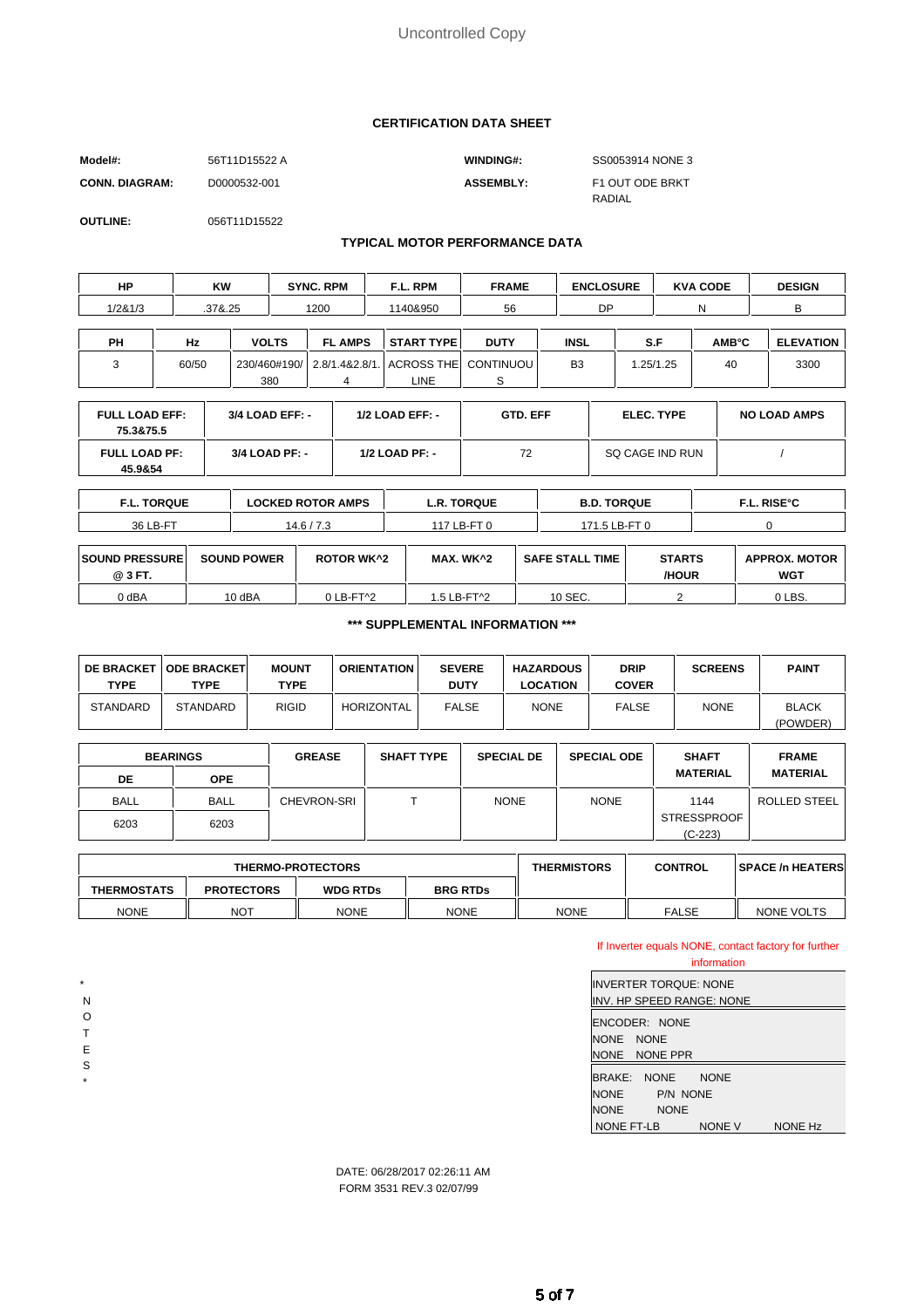\*\* Subject to change without notice.